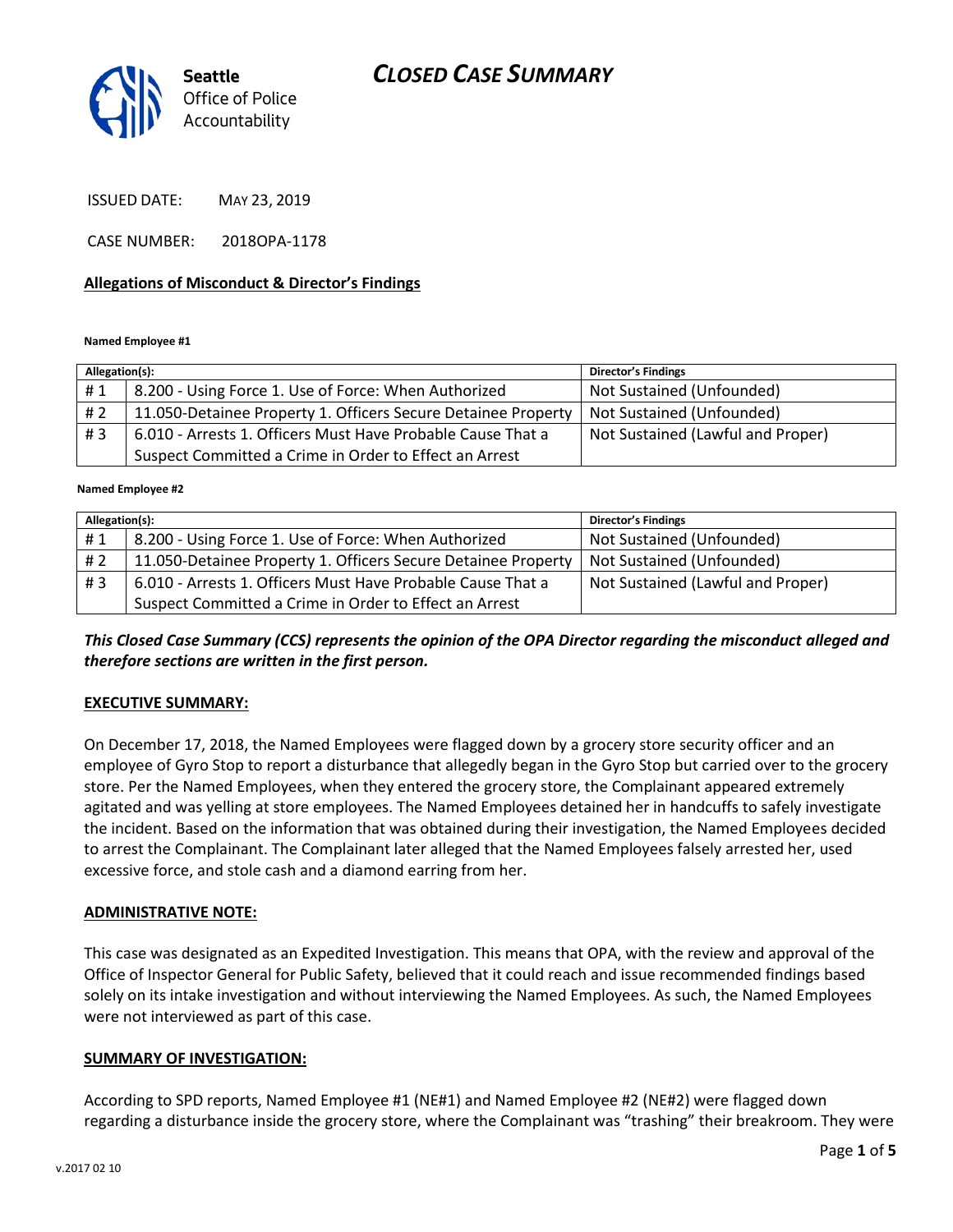

OPA CASE NUMBER: 2018OPA-1178

also told that the Complainant had assaulted a nearby Gyro Stop employee minutes earlier. The Named Employees entered the grocery store and saw the Complainant with other store security guards. According to NE#1's report for this incident, the Complainant appeared agitated and was yelling at store employees. As such, the Named Employees decided to immediately detain and handcuff the Complainant based on what they were told, as well as her observed behavior, in order to ensure their safety. The Named Employees obtained a statement from the victim of the assault at Gyro Stop. They observed a cut on the victim's lip and blood in his mouth. Store security guards reported that the Complainant entered their store, went into the employee only area, stole food, dumped out the contents of a crock pot, and generally "trashed" the breakroom. The Named Employees developed probable cause to arrest the Complainant after speaking with victims and witnesses for the crimes of assault, theft, and property damage. The Complainant was taken to the West Precinct following her arrest, where she was searched before she was transported to the King County Jail (KCJ).

OPA also reviewed the 911 calls associated with this incident. The calls included information provided by a Gyro Stop employee who reported that he was assaulted by a female, and that they locked her out of the store. That call also included a description of the female, which included that she was wearing a Santa Claus outfit.

OPA further interviewed the Complainant. The Complainant stated that she was in the grocery store on December 17, 2018 at 4:30 p.m. when she was confronted and handcuffed by the Named Employees. The Complainant stated that the Named Employees told her that they would explain what happened when they got to the Precinct. The Complainant stated that she does not remember being put in a police car, getting transported to the Precinct, or being processed into the KCJ. The Complainant stated that her first memory was waking up in the psychiatric ward at the KCJ. The Complainant claimed that she "endured rough treatment, was abused, and thrown into jail." The Complainant stated that she was eventually moved from the psychiatric ward to the general population at the KCJ before she was released. Upon release, the Complainant told OPA that she discovered that she was missing approximately \$220 in cash, a diamond earring, and other personal property. The Complainant stated that the KCJ did not give her any property upon release; however, she also told OPA that she was provided her wallet upon release, which still had two \$50 bills (\$100) hidden inside. The Complainant stated that, after she returned home, she had her boyfriend take pictures of bruises that she sustained following her encounter with the Named Employees. The Complainant also told OPA that she went to a hospital emergency room to get checked out. As a resolution to what she alleged happened to her, the Complainant stated that she wants her property and money returned.

The Complainant provided OPA with nine photographs depicting swelling on her knee, a small cut to her upper lip, and bruising and abrasions to her legs and right shoulder. She also provided a medical form dated December 18, 2018, which listed her medical diagnosis as "assault" and her medical evaluation as "separation of right acromioclavicular joint, type 2."

OPA reviewed various video recordings associated with this incident, including: two videos from the Gyro Stop; Body Worn Video (BWV); In-Car Video (ICV); and video from the precinct. The Gyro Stop videos showed the Complainant punching an employee in the face and engaging in a violent struggle with other employees. The Complainant was seen falling to the ground before she returned to fight the employees again. A Gyro Stop employee eventually pushed the Complainant out of the door of the restaurant. The BWV and ICV showed the Named Employees' interaction with the Complainant, from their initial point of contact with her through processing her arrest at the Precinct. The video clearly showed how the Named Employees established probable cause for the Complainant's arrest. The video also recorded the search of the Complainant and how the Complainant was treated throughout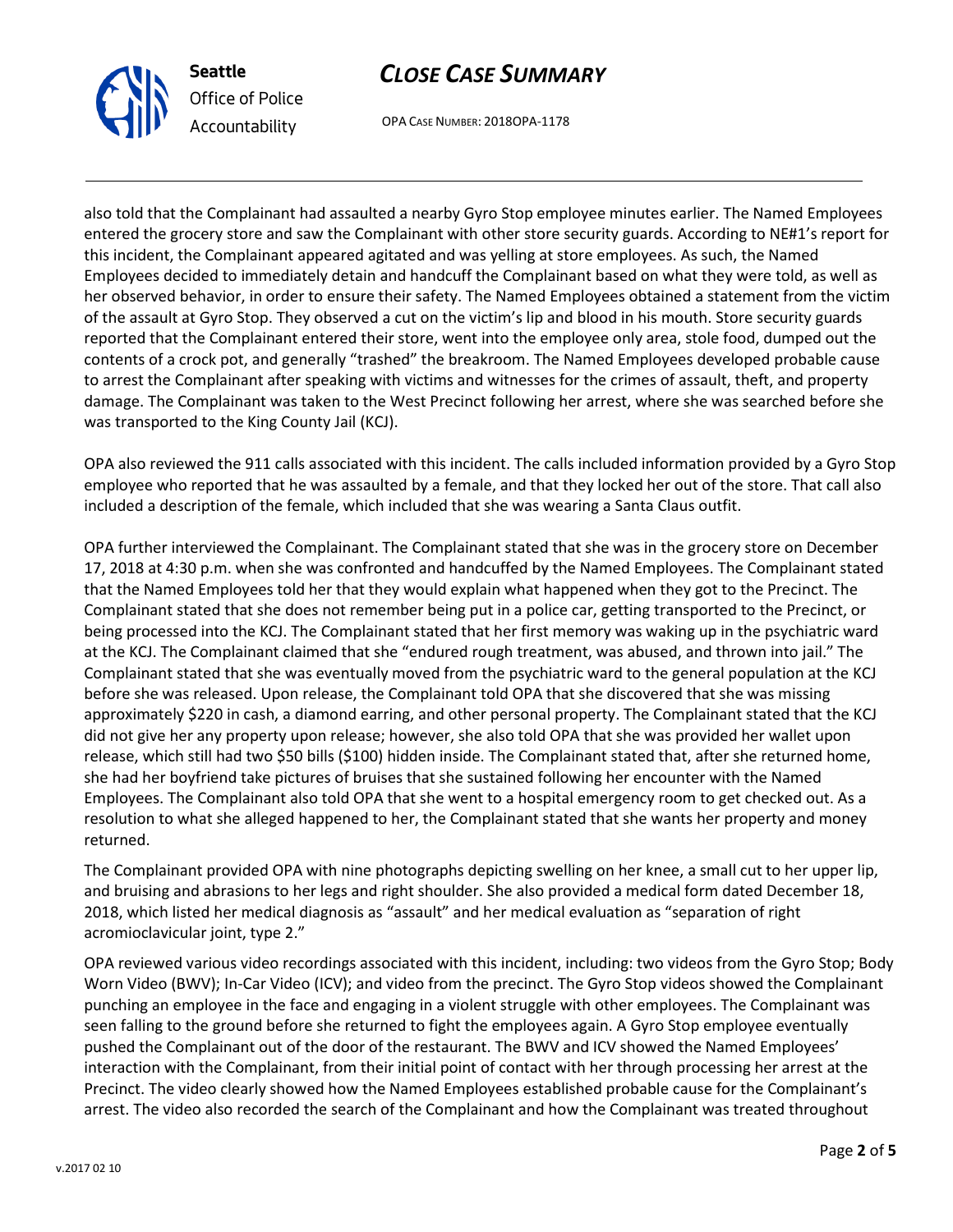

OPA CASE NUMBER: 2018OPA-1178

this incident. The video lastly showed the Named Employees' handling of the Complainant's property. There was no evidence from a review of the video that the Complainant had any cash visible in her wallet and show her wearing two earrings.

OPA obtained the KCJ's property report of the items that it maintained in its custody and ultimately turned over to the Complainant. It detailed the following items: wallet; identification; EBT card; keys; Santa hat; Santa outfit; two boots; three necklaces; and two earrings. The Complainant signed the form acknowledging the receipt of the property upon her release from the KCJ.

#### **ANALYSIS AND CONCLUSIONS:**

### **Named Employee #1 - Allegations #1** *8.200 - Using Force 1. Use of Force: When Authorized*

The Complainant alleged that the Named Employees used excessive force and broke her wrists when she was handcuffed and taken into custody.

SPD Policy 8.200(1) requires that force used by officers be reasonable, necessary and proportional. Whether force is reasonable depends "on the totality of the circumstances" known to the officers at the time of the force and must be balanced against "the rights of the subject, in light of the circumstances surrounding the event." (SPD Policy 8.200(1).) The policy lists a number of factors that should be weighed when evaluating reasonableness. (*See id*.) Force is necessary where "no reasonably effective alternative appears to exist, and only then to the degree which is reasonable to effect a lawful purpose." (*Id*.)

The entirety of the Named Employees' contact with the Complainant was documented on BWV and ICV. The Named Employees were professional, polite, and acted according to policy throughout their interaction with the Complainant. There is no evidence that the Named Employees used any reportable force against the Complainant, let alone that they broke her wrists.

With regard to the cause of the Complainant's injuries as displayed by her photographs and medical diagnosis, OPA found no evidence that the Named Employees or any other SPD employee was responsible for them. However, the video evidence did show that the Complainant engaged in a violent encounter with Gyro Stop employees minutes before she was detained and arrested. This, not any conduct on the part of the Named Employees, appears to be the source of her injuries.

For these reasons, I recommend that this allegation be Not Sustained – Unfounded as against both Named Employees.

Recommended Finding: **Not Sustained (Unfounded)**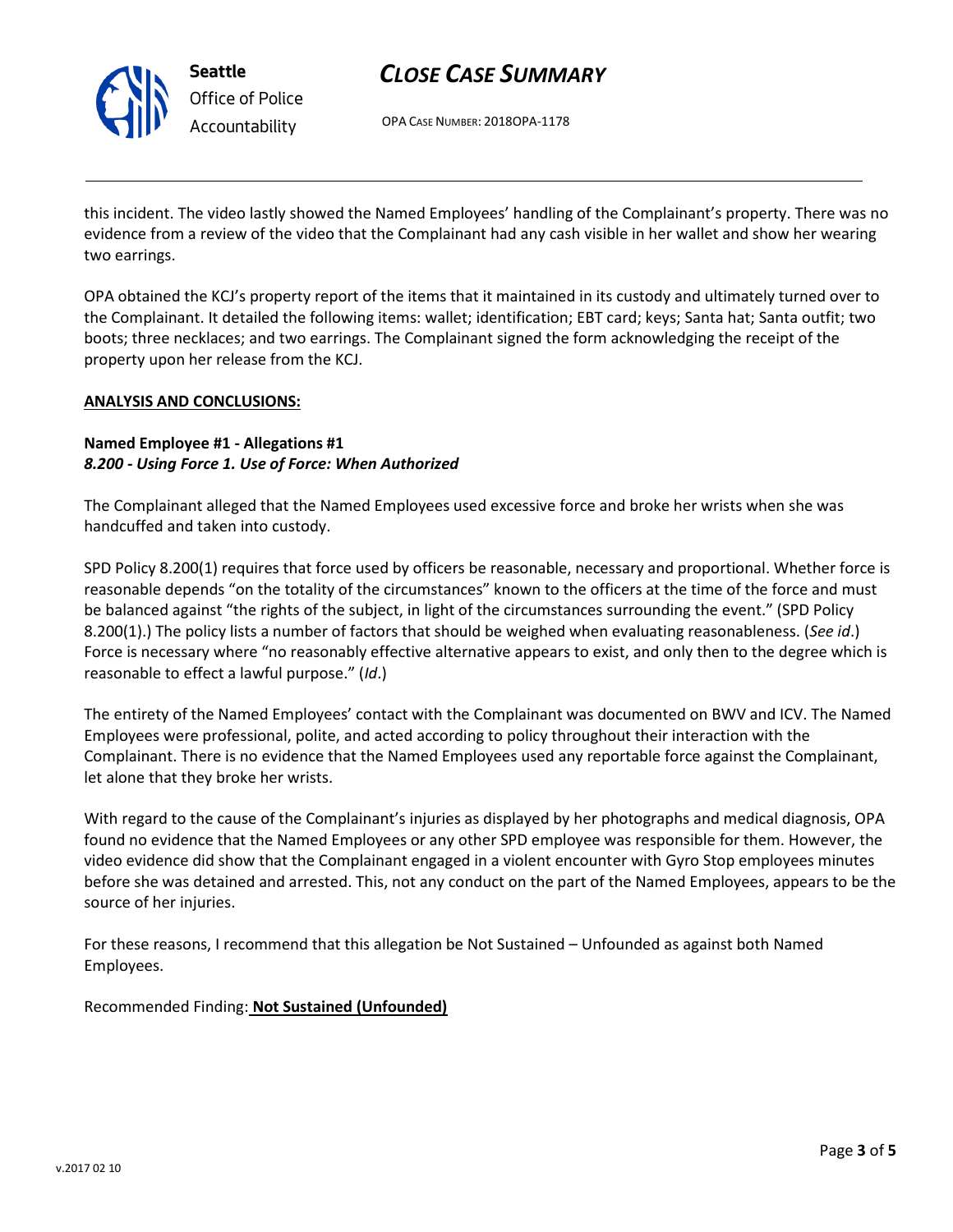

OPA CASE NUMBER: 2018OPA-1178

### **Named Employee #1 - Allegation #2** *11.050-Detainee Property 1. Officers Secure Detainee Property*

SPD Policy 11.050 sets forth details about how Department employees are expected to handle detainee property that is recovered incident to arrest.

Based on OPA's review of the evidence, I conclude that the Named Employees properly handled the Complainant's property and did not misplace or otherwise cause any of her reported property to go missing. From the video evidence, it is apparent that there was no money in the Complainant's wallet that was taken by the Named Employees. Furthermore, it shows the Complainant only wearing two earrings, which is exactly what was returned to her when she was released from jail.

For these reasons, I recommend that this allegation be Not Sustained – Unfounded as against both Named Employees.

Recommended Finding: **Not Sustained (Unfounded)**

### **Named Employee #1 - Allegation #3**

## *6.010 - Arrests 1. Officers Must Have Probable Cause That a Suspect Committed a Crime in Order to Effect an Arrest*

SPD Policy 6.010-POL-1 requires that officers have probable cause to believe that a suspect committed a crime when effectuating an arrest. Stated differently, where an arrest is not supported by probable cause, it violates law and Department policy.

As described above, the Complainant was detained by the Named Employees in response to the information they were provided by a victim and other witnesses to the Complainant's actions. The individuals provided statements that conclusively established that the Complainant had engaged in criminal activity. As such, the Named Employees had abundant probable cause to arrest the Complainant for the crimes of assault, theft, and property damage.

For these reasons, I recommend that this allegation be Not Sustained – Lawful and Proper as against both Named Employees.

Recommended Finding: **Not Sustained (Lawful and Proper)**

### **Named Employee #2 - Allegations #1** *8.200 - Using Force 1. Use of Force: When Authorized*

For the same reasons as stated above (*see* Named Employee #1, Allegation #1), I recommend that this allegation be Not Sustained – Unfounded.

Recommended Finding: **Not Sustained (Unfounded)**